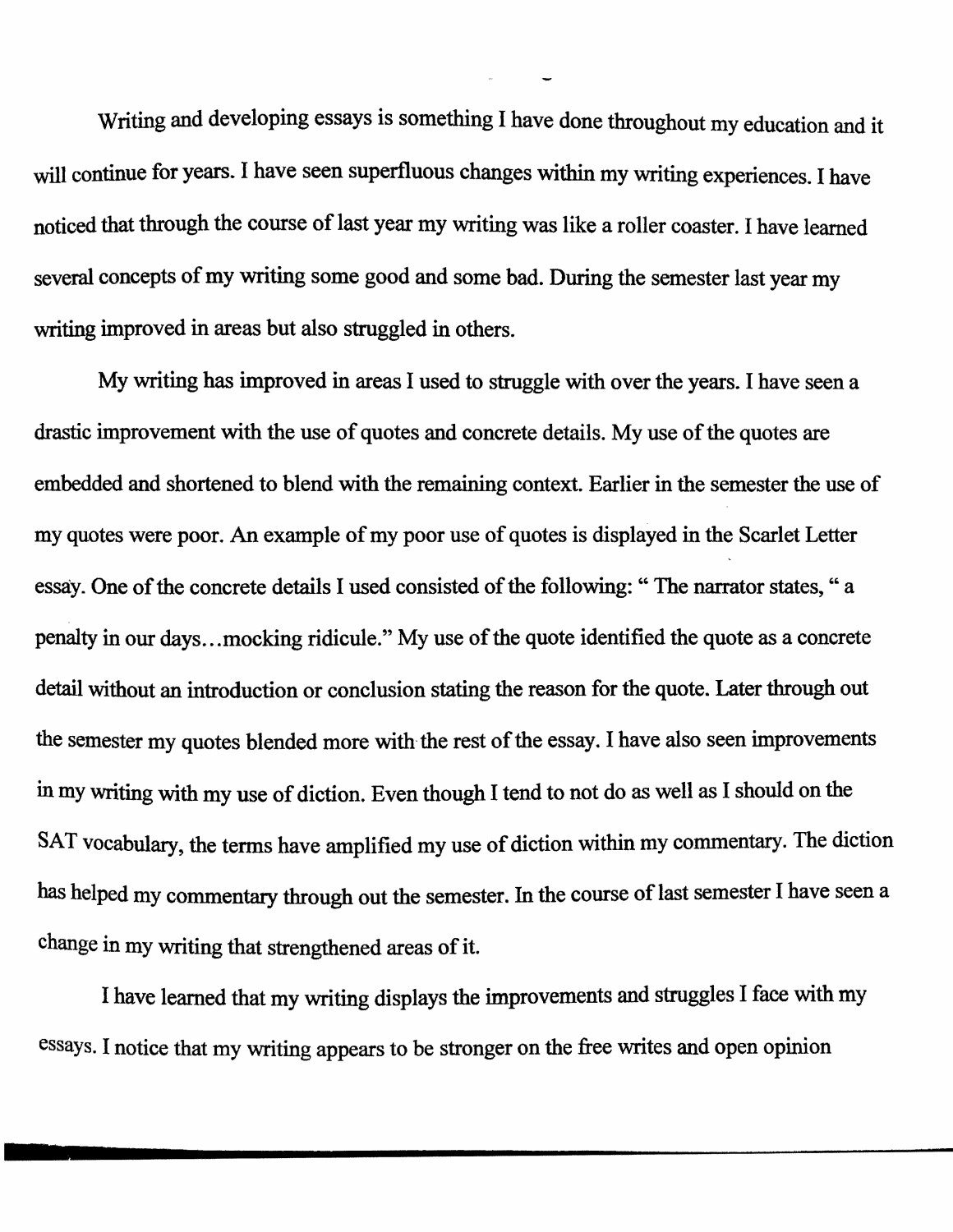prompts such as, " Choose a controversial issue." Even though the essay does not have a grade I believe my commentary, concrete details, and use of diction and literary elements display the strengths in the essay. I have also become aware that I tend to not do well with analytical prompts, and most of the A.P. essays are mainly analytical. I have learned that my problems with the analytical essays are that I do not fully understand the prompt when I start writing. 1believe that the struggles with understanding the prompt cause my commentary to struggle as well. 1 have noticed that in my essays such as, " Marriage Proposals," I missed the second part of the prompt, which then caused my essay to have a low score. I have learned that I have struggles in my writing, and I have also learned that those struggles can be corrected.

-r----

There have been times when I did not understand why I received a low score on my essays, but looking over the essays from last semester I understand I have several weaknesses in my writing. The overall difficulty I see in my writing is my commentary. I tend to summarize the quote rather than describe the reason or purpose of the quote. In most of my essays I did not blend my commentary with my concrete details. With that in mind, most of my essays would then contain commentary that did not make any sense. The difficulty of not taking the time to understand the prompt could have caused the reason for a great amount of my superficial commentary. In the "Virgina Woolf' essay, I did not understand the prompt and wrote about the completely opposite answer, which caused my paper to receive a two. After the prompt was then explained to me and I fully understood what the author was implying, my rewrite received a five. The understanding of the "Virginia Woolf" prompt drastically changed the outcome of the essay. The difficulties I have had with my commentary in my essays have caused me to have low scores. In the " King Charles" essay, my commentary did not match the concrete details I provided. In the "Postman" essay I had good concrete details, but my commentary did not match and did not answer the prompt. The use of thorough and in depth commentary would improve my writing and help minimize the difficulties I have in essays.